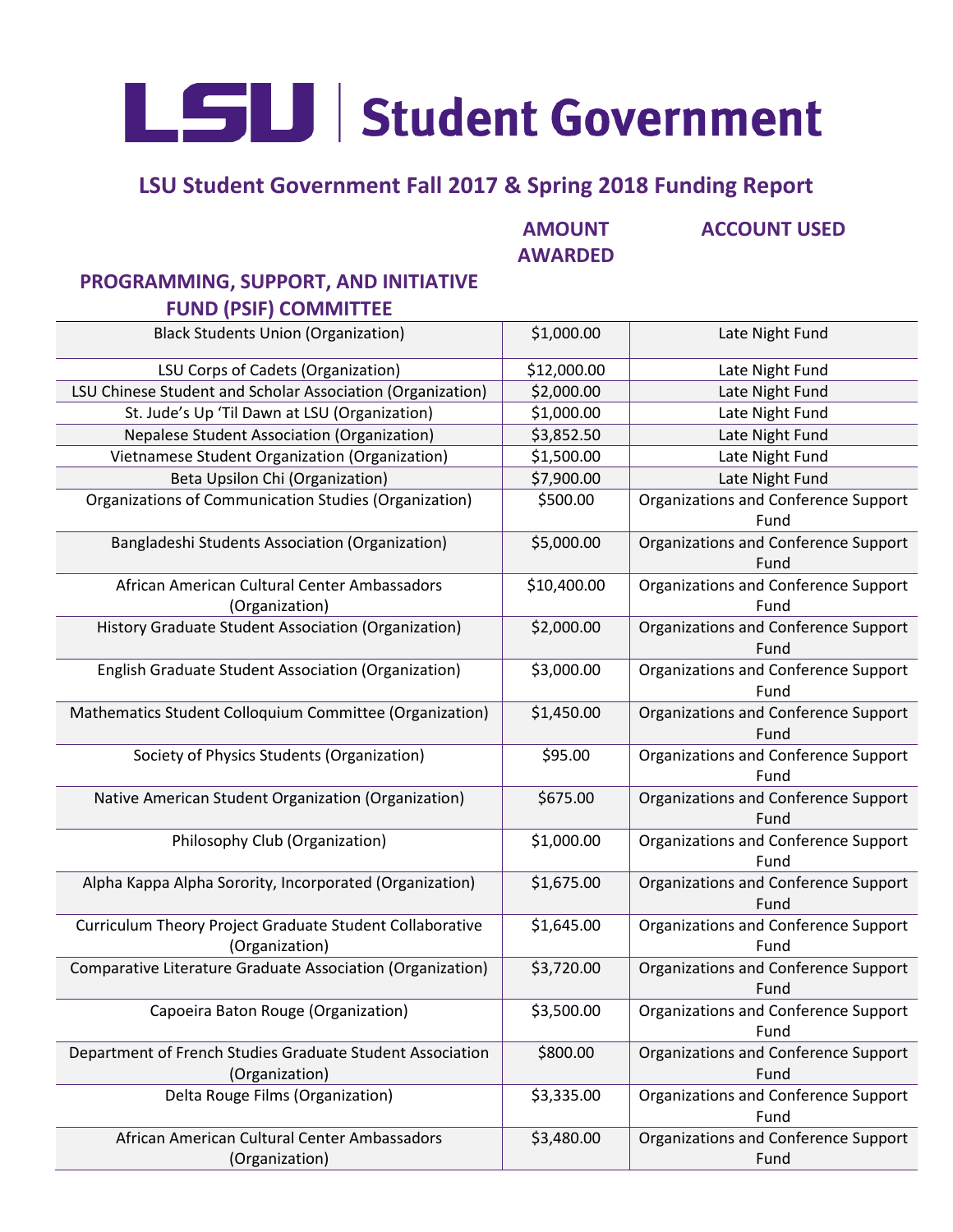| International Student Association (Organization)           | \$4,488.75   | Organizations and Conference Support |
|------------------------------------------------------------|--------------|--------------------------------------|
|                                                            |              | Fund                                 |
| <b>NAACP</b> (Organization)                                | \$3,600.00   | Organizations and Conference Support |
|                                                            |              | Fund                                 |
| Indian Students Association (Organization)                 | \$5,316.50   | Organizations and Conference Support |
|                                                            |              | Fund                                 |
| <b>Biograds (Organization)</b>                             | \$1,000.00   | Organizations and Conference Support |
|                                                            |              | Fund                                 |
| Mathematics Student Colloquium Committee (Organization)    | \$1,150.00   | Organizations and Conference Support |
|                                                            |              | Fund                                 |
| <b>Student Activities Board (Organization)</b>             | \$16,000.00  | <b>Fall Concert Fund</b>             |
| Homecoming Committee 2018 (Organization)                   | \$16,000.00  | <b>Fall Concert Fund</b>             |
| Groovin' (Initiative)                                      | \$157,860.00 | <b>Spring Concert Fund</b>           |
| Tigers for Autism Awareness (Organization)                 | \$200.00     | Organization Initiatives Fund        |
| Musical Theatre Club (Organization)                        | \$8,873.00   | New Initiatives and Programs Fund    |
| Classic Cinema Club (Organization)                         | \$1,500.00   | New Initiatives and Programs Fund    |
| <b>Black Graduate and Professional Student Association</b> | \$500.00     | New Initiatives and Programs Fund    |
| (Organization)                                             |              |                                      |
| <b>Student Activities Board (Organization)</b>             | \$156,825.00 | New Initiatives and Programs Fund    |
|                                                            |              |                                      |
| The Refuge                                                 | \$27,919.91  | New Initiatives and Programs Fund    |
| <b>TOTAL FUNDS AWARDED BY PSIF IN FALL 2017</b>            | \$472,760.66 |                                      |
| <b>&amp; SPRING 2018</b>                                   |              |                                      |

#### **ORGANIZATION RELIEF FUND (ORF) COMMITTEE AMOUNT ACCOUNT USED**

# **AWARDED**

|                                                              | AWARDED     |                                   |
|--------------------------------------------------------------|-------------|-----------------------------------|
| Society of Petroleum Engineers (Organization)                | \$3,225.00  | Organizational Relief Fund        |
| Black Male Leadership initiative (Organization)              | \$2,000.00  | Organizational Relief Fund        |
| Equestiran Club (Organization)                               | \$3,300.00  | Organizational Relief Fund        |
| National Pan-Hellenic Council (Organization)                 | \$1,005.00  | Organizational Relief Fund        |
| Public Relations Student Society of America (Organization)   | \$3,750.00  | Organizational Relief Fund        |
| Phi Alpha Delta Pre-Law (Organization)                       | \$2,100.00  | Organizational Relief Fund        |
| Society of Women Engineers (Organization)                    | \$4,025.00  | Organizational Relief Fund        |
| Advertising Federation of LSU (Organization)                 | \$1,500.00  | Organizational Relief Fund        |
| Society of Hispanic Professional Engineers (Organization)    | \$1,500.00  | Organizational Relief Fund        |
| <b>Student Dietetic Association (Organization)</b>           | \$3,600.00  | Organizational Relief Fund        |
| <b>Student Veterans (Organization)</b>                       | \$2,394.00  | Organizational Relief Fund        |
| Institute of Industrial and Systems Engineers (Organization) | \$5,800.00  | Organizational Relief Fund        |
| TigeRaas (Organization)                                      | \$1,320.00  | Organizational Relief Fund        |
| Delta Rouge Films (Organization)                             | \$3,600.00  | Organizational Relief Fund        |
| Jump Rope Club (Organization)                                | \$199.00    | Organizational Relief Fund        |
| Athletic Training Students (Organization)                    | \$2,805.00  | <b>Organizational Relief Fund</b> |
| Alpha Kappa Psi (Organization)                               | \$14,202.22 | Organizational Relief Fund        |
| Free Verse (Organization)                                    | \$3,855.00  | Organizational Relief Fund        |
| National Association for Black Accountants (Organization)    | \$8,060.00  | Organizational Relief Fund        |
| Alpha Epsilon Delta (Organization)                           | \$17,275.85 | Organizational Relief Fund        |
| Pi Sigma Epsilon (Organization)                              | \$4,309.00  | Organizational Relief Fund        |
| American Mock Trial Association (Organization)               | \$930.00    | Organizational Relief Fund        |
| National Society of Black Engineers (Organizations)          | \$4,200.00  | Organizational Relief Fund        |
|                                                              |             |                                   |